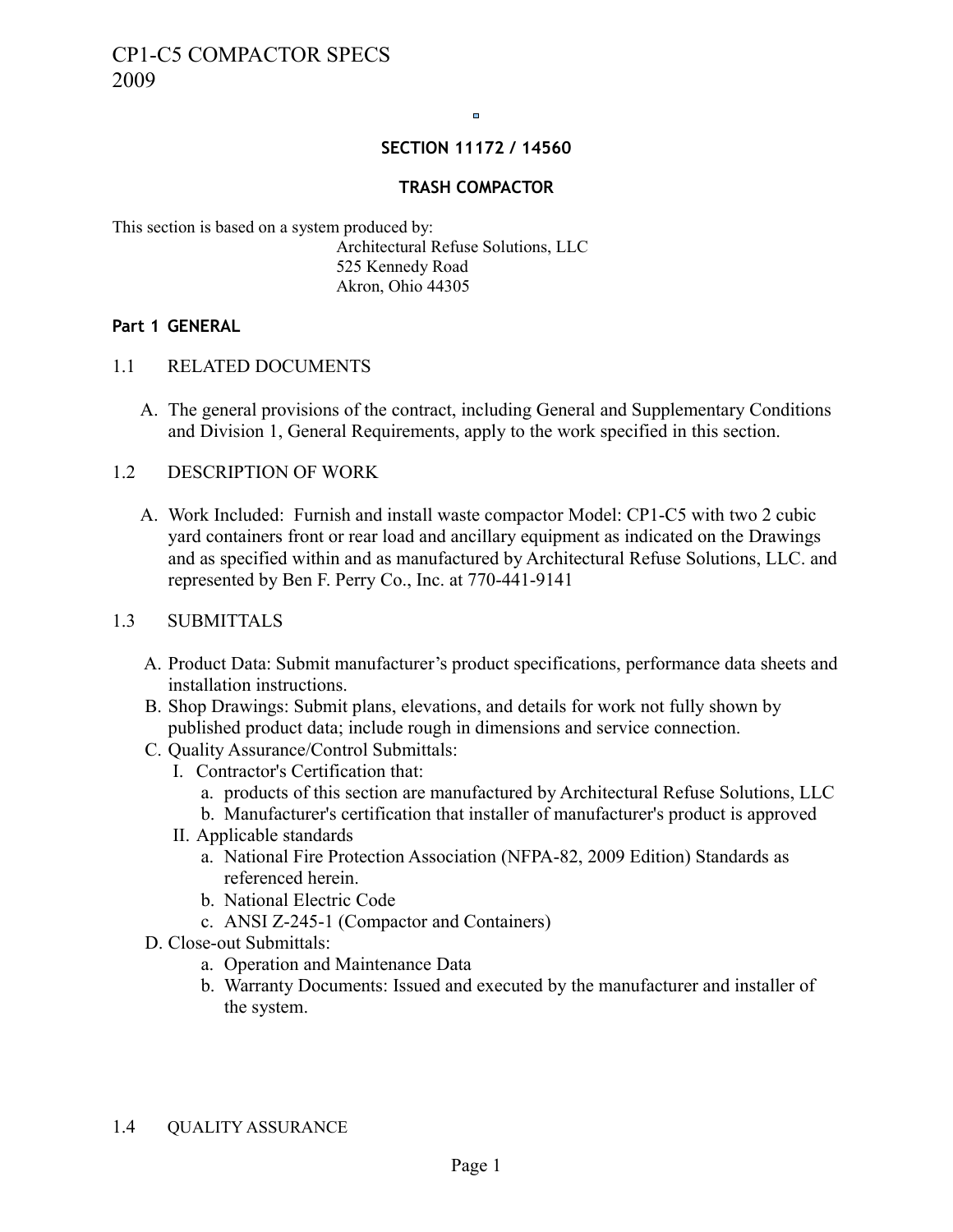# A. Qualifications:

- I. Manufacturer: Minimum five (5) years-documented experience producing products specified in this section and shall maintain a servicing and replacement parts system for at least 3 years after installation of equipment.
- II. Installer: Approved by the Manufacturer, and having a minimum of five (5) years experience.

 III. The work in this section shall be subject to all applicable provisions of governing building codes and ordinances.

# 1.5 RELATED WORK BY OTHERS SPECIFIED ELSEWHERE

- A. The following work is excluded from the scope of work in this section 11175 and is included in other divisions of the specifications for inclusion in the scope of work of others.
	- I. Concrete work Section 03300 "Cast in Place Concrete"
	- II. Rubbish Chute Section 11175 "Chutes and Collectors" (See:Architectural Refuse Solutions)
	- III. Floor drains, hose bibs, and sprinkler system Division 15 " Mechanical"
	- IV.Electrical wiring to control panels, and wiring from control to disconnect box panels – Division 16 "Electrical"

# 1.6 PRODUCT DELIVERY, STORAGE AND HANDLING

- A. Protection: Equipment shall be protected at all times from physical damage, dirt, water etc.
- B. Under no circumstances shall the compactor be used for construction trash, or any other use other than what it was intended for, namely: Normal, Daily Household Garbage Deposits by the end users.

# 1.7 WARRANTY

- A. Manufacturer's warranty: Furnish manufacturer's standard one (1) year warranty from date of temporary certificate of occupancy or similar, locally mandated permission to use the project common areas for their intended use. Warranty shall apply to defects in product workmanship and materials.
- B. Any use other than the intended use described in Section 1.6 B shall cause revocation of the warranty.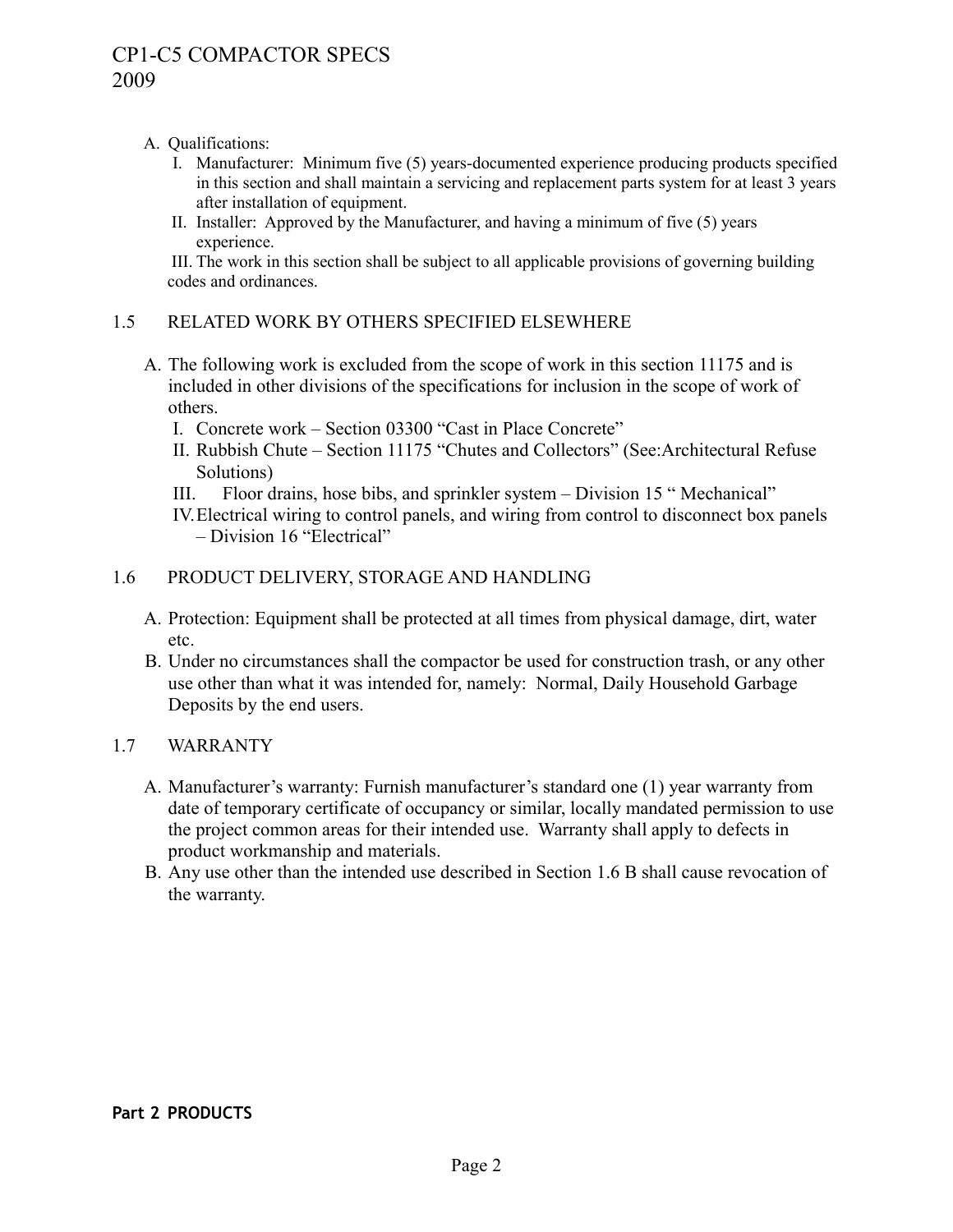# **2.1 COMPACTOR**

- A. General
	- I. he compactor shall be a model CP1-C5 container compactor, as manufactured by Architectural Refuse Solutions L.L.C. with manufacturer's standard powder coat finish.
- B. Operation
	- I. The compactor operation shall be automatically controlled when the compaction chamber fills to the level where the photo sensor activates the compaction ram.
	- II. The compactor ram shall compact the material into the attached container and shall continue to cycle until all refuse is cleared from the chamber.
	- III. When the container is full, the compactor shall automatically shut down and activate the "Full" display on the LCD read out
- C. Structural
	- I. The compactor Main Frame/Hopper shall be an integral ¼' plate.
	- II. The Ram shall be  $\frac{1}{4}$ " plate top and bottom with a  $\frac{3}{8}$ " plate face.
	- III. Impact plate shall be  $\frac{1}{4}$ " reinforced plate.
	- IV.The compactor Floor plate shall be 3/8".
- D. Hydraulic System
	- I. The Hydraulic System shall include a 4 gpm pump, 5 HP motor,
	- II. 18 gallon gasketed reservoir, and 4" bore x 30" stroke cylinder.
		- a. The Hydraulic System shall be rated at 3000 psi.
- E. Electrical System
	- I. The electrical System shall include a programmable controller, convertible 208/230/416/440 volt transformer, motor starter with overload protection and NEMA 12 weather proof enclosure.
	- II. All components are to be U.L. labelled.
	- III. The use of limiting switches and/or relays shall not be acceptable.
- F. Photo Sensor
	- I. The compactor shall be fitted with a reliable photo electric sensor
	- II. with delayed start up.
	- III. Wiring to the control panel to be in "Sealtite" or liquid tight connectors & plastic coated sealed conduit.
- G. Control Panel
	- I. The control panel shall be mounted to the remote power pack and
	- II. shall include a LCD control panel for: "manual forward/reverse switch", "emergency stop/reset button", "faulty sensor light, "80% full" ,"100% full" indicator, control Optional Odor Control System and Optional Fire Panel Monitoring hook up.
- H. Programmable Controller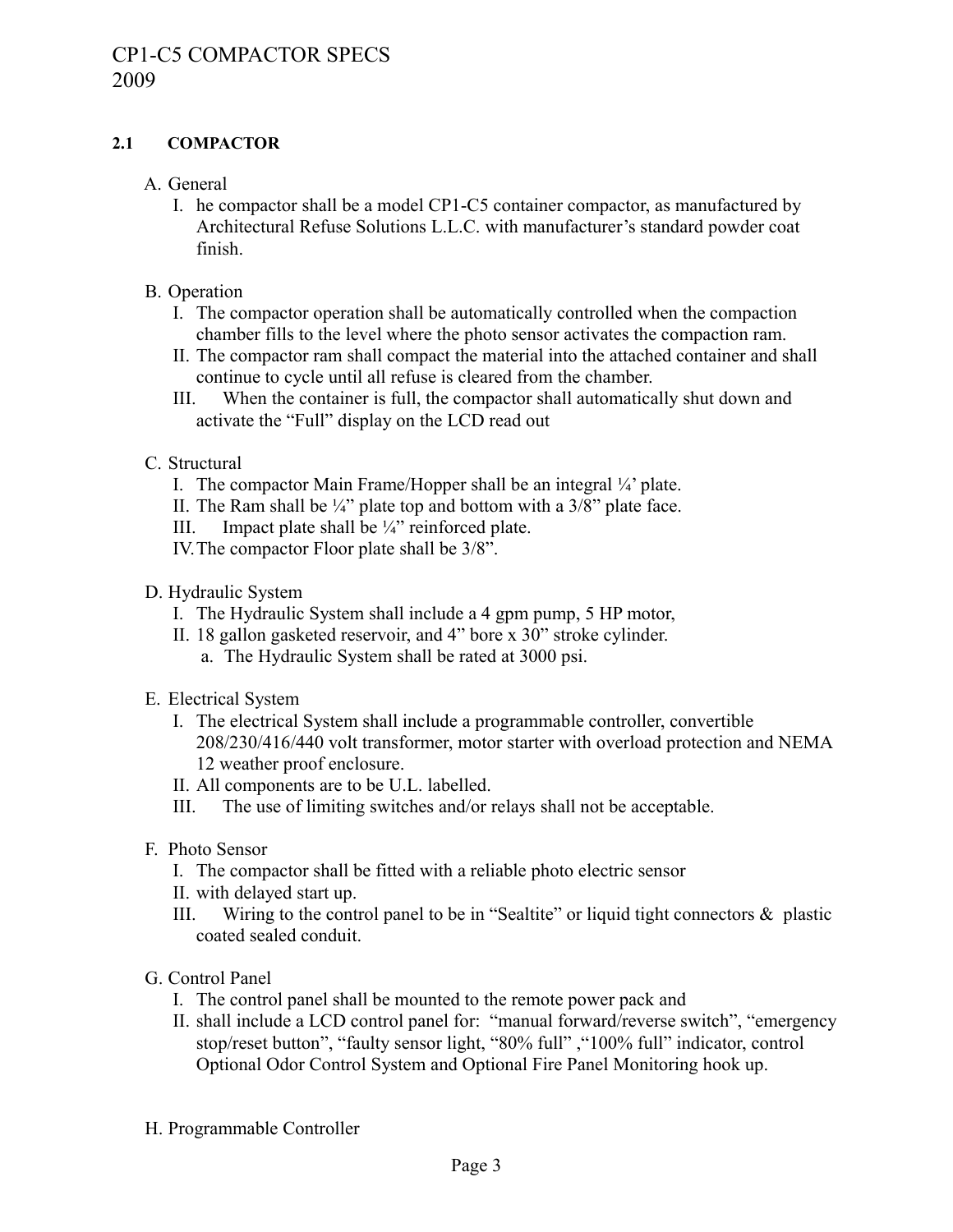# CP1-C5 COMPACTOR SPECS 2009

- I. The compactor shall be controlled and monitored by a microprocessor
- II. which shall visually allow the user to read the various operations of the compactor.
- III. LCD screen will display operations  $\&$  shall include: photo eye fault, pressure switch failure, overload fault, 80% and 100% full.
- I. Automatic Shut Off Control
	- I. Compactor door shall be fitted with a magnetic proximity switch to shut the machine down when the access door is opened.
	- II. The compactor shall also shut down after 15 minutes of continuous
	- III. operation indicating possible photo sensor malfunction.
- J. Performance
	- I. Compactor shall displace not less than 30 cu. yd.of material per hour
	- II. with a cycle time not to exceed 35 seconds.
	- III. A ram face pressure of 51 psi shall insure a total packing force of IV.27,700 lbs.
- K. Container
	- I. Compactor provider shall furnish two (2 each) 2 cu. yd. Containers per compactor

## **Part 3 EXECUTION**

- 3.1 INSPECTION
	- A. Inspect the areas and conditions under which units are to be installed. Do not proceed with the work until conditions are satisfactory.

## 3.2 INSTALLATION

- A. General
	- I. Compactor is to be installed in accordance with approved drawings.

#### B. Field Assembly Work

- I. Perform minor field assembly work to install certain fragile or projecting
- II. parts that were not installed at the factory.
- C. Set, Level and Align
	- I. Set each component of work securely and accurately, level and properly
	- II. aligned with other components and other work.
- D. Anchorage
	- I. Drill foundation, furnish and install  $\frac{3}{4}$  drop in anchors to secure the compactor legs.
- E. Motor Rotation
	- I. Check that the motor rotates in the clockwise direction when engaged.

#### 3.3 TESTING AND INSTRUCTIONS